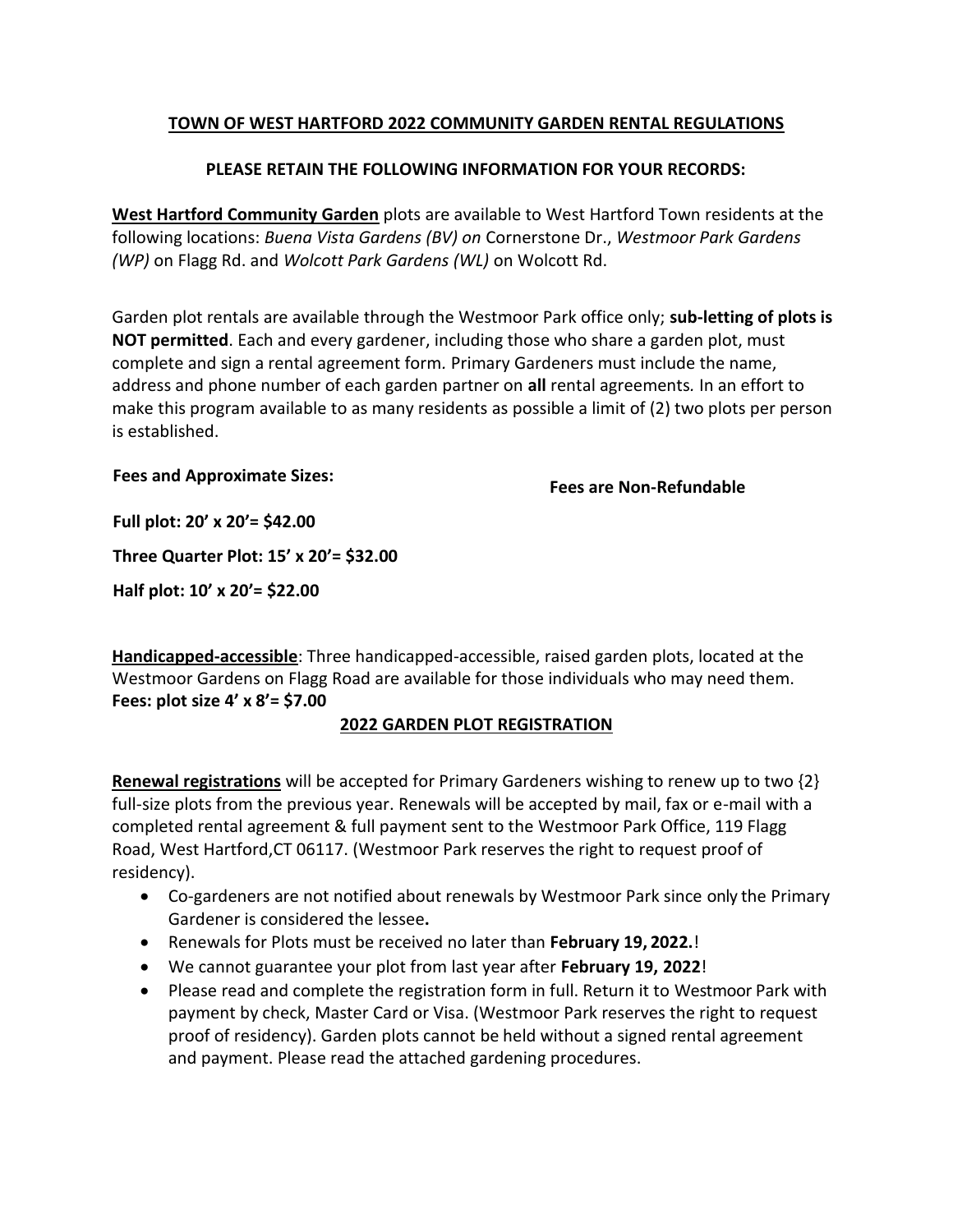**If you wish to change plots or add a plot:** Gardeners who are renewing for the 2021 garden season may change plots by contacting the Westmoor Park office beginning **March 2, 2022** to choose from available non-renewed plots. For your own benefit, please renew your existing plot by the deadline of 2/19/22; by doing so you will guarantee yourself a garden plot should you not find a suitable plot to switch to.

**New Gardeners:** may register beginning **March 16, 2022 by contacting the Westmoor Park office.** Gardeners may rent a maximum of two full garden plots. If sharing a plot with another individual, the **Primary Gardener** is the person who pays the rental fee and accepts responsibility for following the stated rules and regulations. The Co-Gardener is still expected to obey all procedures, but holds no claim to the garden lease. A plot map of each garden is available for viewing/selecting plots at the Westmoor Park office during office hours.

## **GARDENING PROCEDURES**

- **ANTICIPATED START DATE— On or About April 16, 2022**; Plots will be available for use after the gardens have been tilled and marked. (Soil and weather conditions may push this date forward or backward). You may begin using your plot when the corner and numbered stakes marking plot boundaries are in place. Be sure you work only in the plot you rented!
- **BOUNDARY LINES**--*DO NOT MOVE THE CORNER STAKES***.** These are the boundaries of your plot. If you feel that there is a problem with the layout of your plot, Please call the Westmoor Park office for assistance. As the season progresses you may find the stakes will need to be pounded in again or replaced. If possible, connect your four stakes with a string, or you may construct a small, **temporary fence**. Please keep your garden plants within your plot.
- **Garden Fences:** If you choose to fence in your garden plot, the fence must be made of a stiff and /or sturdy material that will not entangle and trap wildlife. "Bird netting" is NOT acceptable for this purpose, it will entangle and kill song birds that accidentally fly into it. Other prohibited fencing includes Barbed wire and Electrified fencing.
- **WALKWAYS MUST BE KEPT OPEN, CLEAR, AND WEED FREE.** It is each gardener's responsibility to make sure all the garden walkways adjacent to their plot are clear and passable. Common access walkways are not to be left blocked, planted, or fenced off.
- **GARDEN MAINTENANCE--** If a problem occurs with the garden site, such as a fallen tree, or water leaks, please contact Westmoor Park, at 860- 561-8260 to report the problem. **Individual garden plots and pathways through the garden are to be maintained by the garden renters**.
- **COMPOST & MULCH**—Residents may pick up leaf mulch free of charge from the Town Recycling Center on Brixton Street or farm manure can be picked up free of charge from Westmoor Park during business office hours. For weed suppression, gardeners are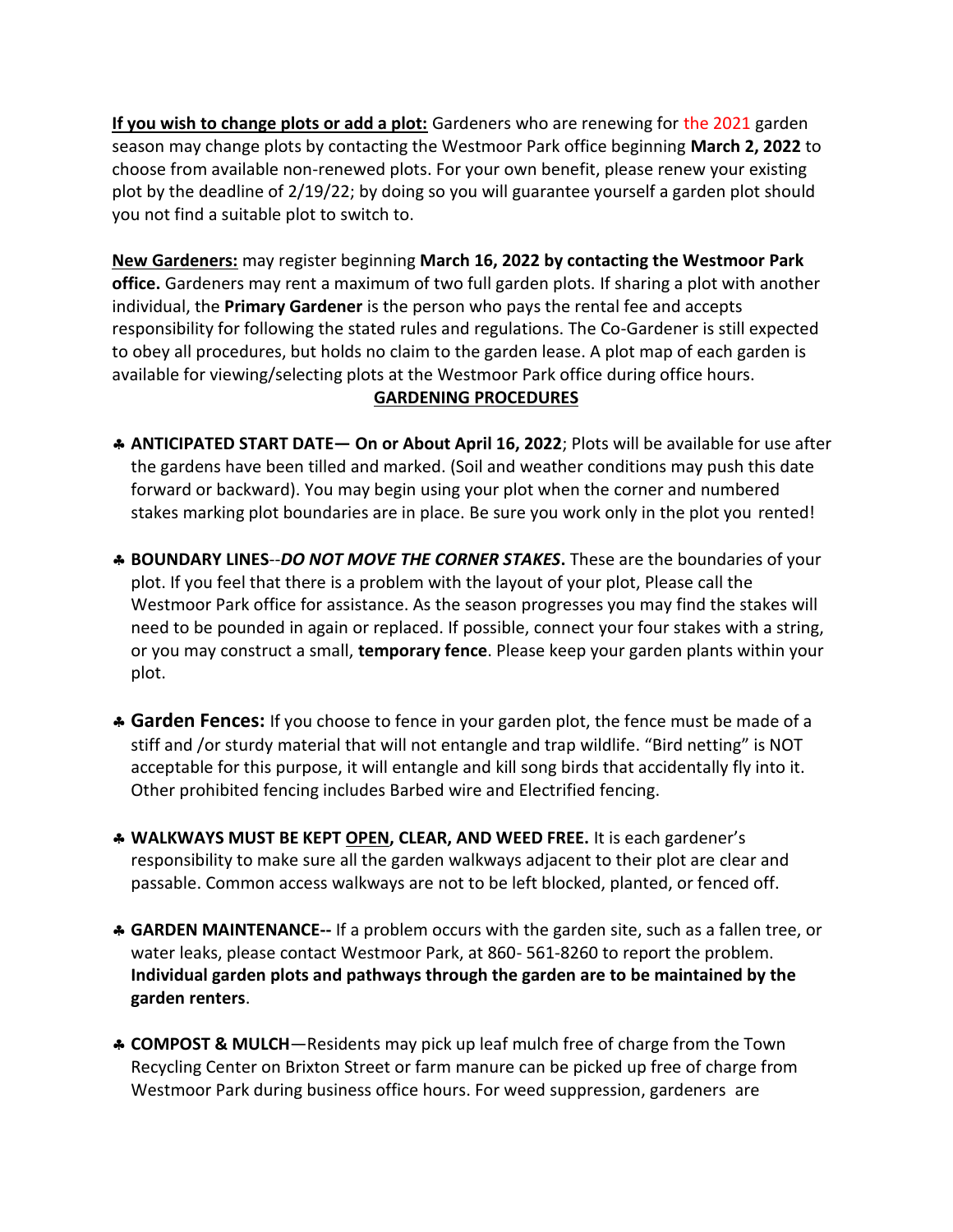encouraged to use biodegradable mulch such as straw, biodegradable mats, woodchips, etc**.**  Materials that do not readily decompose, such as, carpet, black plastic, etc. are discouraged. **Gardeners must remove all non-biodegradable material at the end of the season.**

- **PESTICIDES –** To prevent over-spray contamination and other problems affecting your garden neighbors, **chemical pesticides and herbicides are prohibited in West Hartford's Community Gardens.**
	- o Only organic gardening techniques and organic compounds may be used to control pests and weeds.
	- o This statement is not intended to restrict the use of fertilizers. Gardeners found to be using non-organic chemical pesticides or herbicides will lose their gardening privileges. For more information on organic gardening techniques please call Westmoor Park or your local garden center
- **REFUSE**--**An area in front of each garden site is designated for weeds and organic garden waste ONLY.** Do not throw anything in the woods behind the gardens. **Trash cans are not supplied.** All litter, garbage, and waste **MUST BE CARRIED AWAY** from the garden area by the gardeners to be disposed of at home.
- **BE NEIGHBORLY--**Be a good neighbor to your fellow gardeners. Do not exceed your own garden boundaries. You are expected to keep a clear path around your garden. Be considerate when using water, hoses, mulch, fencing, etc. Please take away unwanted or unnecessary items. Call Westmoor Park at 860-561-8260 to inform us of problems that occur regarding your garden plot.
- **VANDALISM**--Security is not provided. Vandalism and theft can be a problem especially during the harvesting season. If you notice unauthorized people in the gardens or suspicious activity, please help your gardening neighbors by calling the **Police Department at 860-523-5203.** The police will investigate theft and vandalism problems at the gardens.
- **WEEDY/UNCARED FOR PLOTS--**These plots are a potential source of weed seeds and pests and contribute to a ragged appearance. Gardeners who habitually neglect or abandon their plot will forfeit their privilege to rent a plot during the next garden season. **Neglected plots may be cleared and/or re-rented if the gardener does not take appropriate action within two weeks of notification by Westmoor Park.** If you plan to be on vacation for an extended period of time, please ask a neighboring gardener, relative, or friend to care for your plot in your absence. If you wish to discontinue using your plot, please call the Park Office at **860**- **561-8260**.